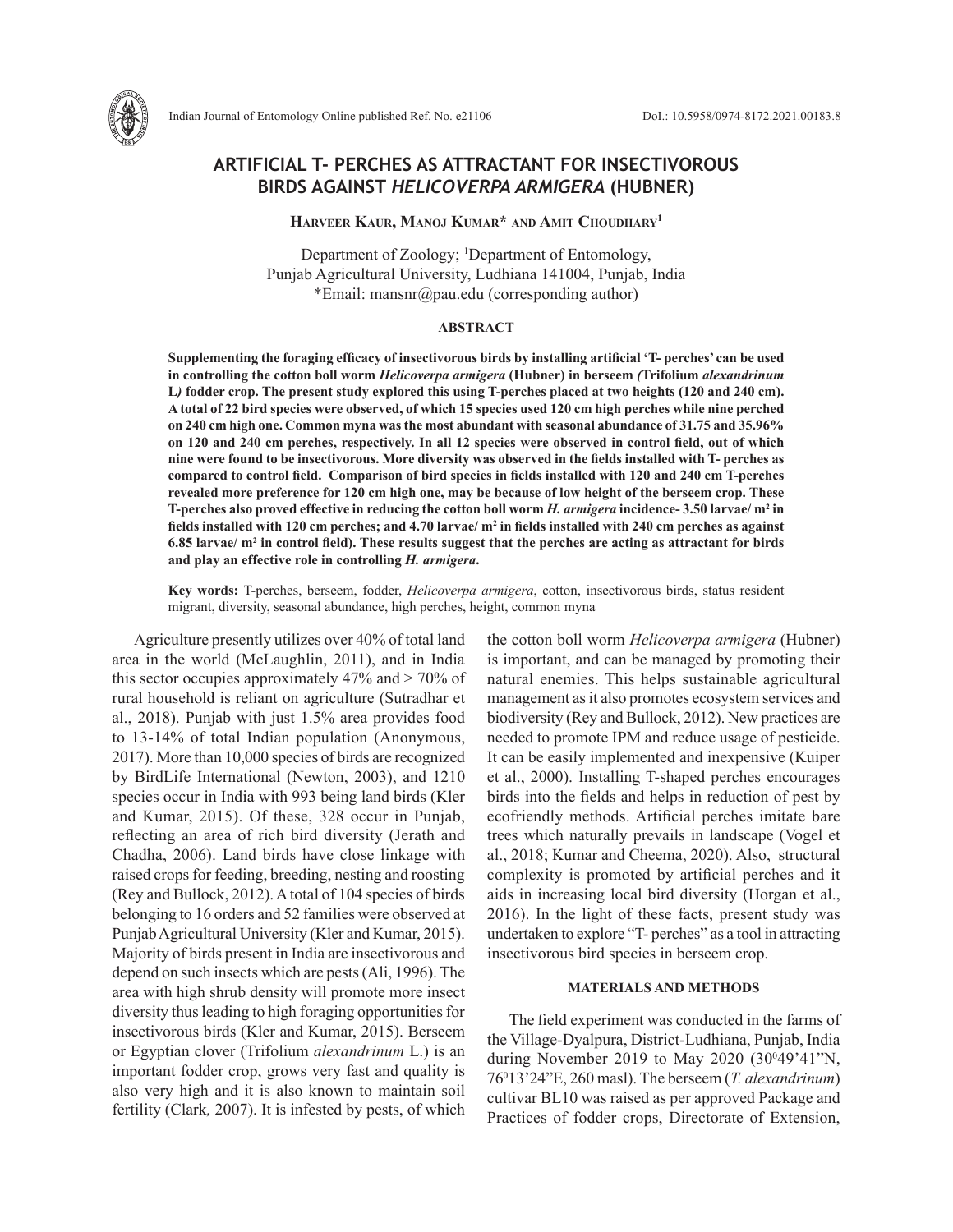Punjab Agricultural University, Ludhiana (Anonymous, 2019). Berseem seeds were sown by broadcasting method in standing water. No application of pesticide was done. Experimental Design include the selection of three types of fields (in triplicate), out of which two (E1 & E2) were with installed perches and one control field (C) without perches. Two heights of perches were used i.e., 120 cm (E1) and 240 cm (E2). Selection of height was based on the criteria of crop height i.e., one close to crop (120 cm) and other higher (double) than the height of crop. These 'T-perches' were made of vertical wooden pole or stick of 1.5 cm dia, with two sticks arranged in the form of T-shape. Stick which forms the head of 'T' was smaller and 45 cm long, and joined with metallic wire, which is tied in the center of head region of perch. Perches were installed in field after one month of sowing, so that birds get accustomed with them, at 10 m distance from each other (Kler, 2005).

Different species of birds visiting the fields were recorded. Sampling method was point count method and frequency of sampling was thrice a week. In experimental fields birds utilizing the perches were recorded where as in control fields only birds on the ground were observed. Birds were identified on the basis of visual observations which include their morphological characters such as colour, size, wings and rest of body parts observed with binocular and comparing with those described by Ali (1996). Nomenclature was followed as per Manakadan and Pittie (2001). For observations on  $H$ . *armigera*, five sampling plots  $(1m^2 \text{ each})$  i.e. four towards corners and one in the center of the field of were selected. Observations were made twice a week in the month of March, manually by counting on the foliage of crop and the mean incidence worked out. The data were subjected to one-way ANOVA with SPSS software, with the seasonal abundance of avian species calculated by using formula: Ni/Nx 100, where Ni is the number of birds of the 'ith' species and N is the total number of birds.

## **RESULTS AND DISCUSSION**

A total of 22 species were observed, of which 15 species were on 120 cm high perches, while 9 species were on 240 cm high ones, with the rest seen on the ground level; of the 15 species observed with 120 cm T-perches (E1), 11 were insectivorous. Common myna was the most abundant with seasonal abundance of 31.75% followed by black drongo (25.79%). Birds under five orders utilized 120 cm high perches- 9 belong to Passeriformes, 2 of Coraciformes and 1 each from

Columbiformes, Bucerotiformes and Psittaciformes. In fields (E2) installed with 240 cm high T-perches there were 9 species, out of which six were insectivorous, and common myna being the most abundant (35.96%) followed by the black drongo (28.24%). Jungle babbler and blue rock pigeon were the least abundant. Birds belonging to five orders utilized 240 cm high perches-5 of Passeriformes and one each from Columiformes, Bucerotiformes, Psittaciformes and Coraciformes in E2 fields. Thus, more species were recorded in E1 as compared to E2, making 120 cm T-perches more suitable (Table 1). Similar findings with black drongo spending maximum time by utilizing perches are known (Gokula and Vijayan, 2007; Kaur and Kler, 2018). It may be because of the small height of berseem crop ranging from 30-80 cm (Clark, 2007). Avian species in control (C) fields amounted to 12, of which nine were insectivorous, but mostly ground foraging, such as cattle egret (most abundant- 21.88%) and red-wattled lapwing  $(13.29\%)$ ; black ibis was the least abundant  $(1.28\%)$ ; these belong to five orders- 5, 3, 2, 1 and 1 species under Passeriformes, Pelecaniformes, Columbiformes, Charadriformes and Gruiformes, respectively.

Asian pied starling, black ibis, cattle egret, eurasian collared-dove, indian pond heron and red-wattled lapwing are the species which do not utilize T-shaped perches. On examining the seasonal abundance of bird species in E1, E2 and C fields. There was a preferential trend towards 120 cm height (Table 2). This signifies the effectiveness of T-perches in attracting more bird species in fields by installing artificial T-perches and also these perches were able to attract more species on ground as compared to control field. Similar observations were made by Gokula and Vijayan (2007) that utilization of perch depends on its height and site as it plays important role in selection and predating in case of insectivorous birds. Effectiveness of heights of T-perches was found statistically significant for the months of March and April (Table 2). Based on the foraging habits and feeding guilds of bird species recorded in the fields and the birds utilizing perches, it was observed that insectivorous birds form dominant group (Table 1). On the basis of IUCN categories, all the birds observed during the study were in the category of least concern and observation based on resident status only 4 out of 22 were resident-migrant and others were resident ones (Kler and Kumar, 2015).

Observations on *H. armigera* incidence that occurred in berseem crop was made during March only, as its appeared by the end of February and declined in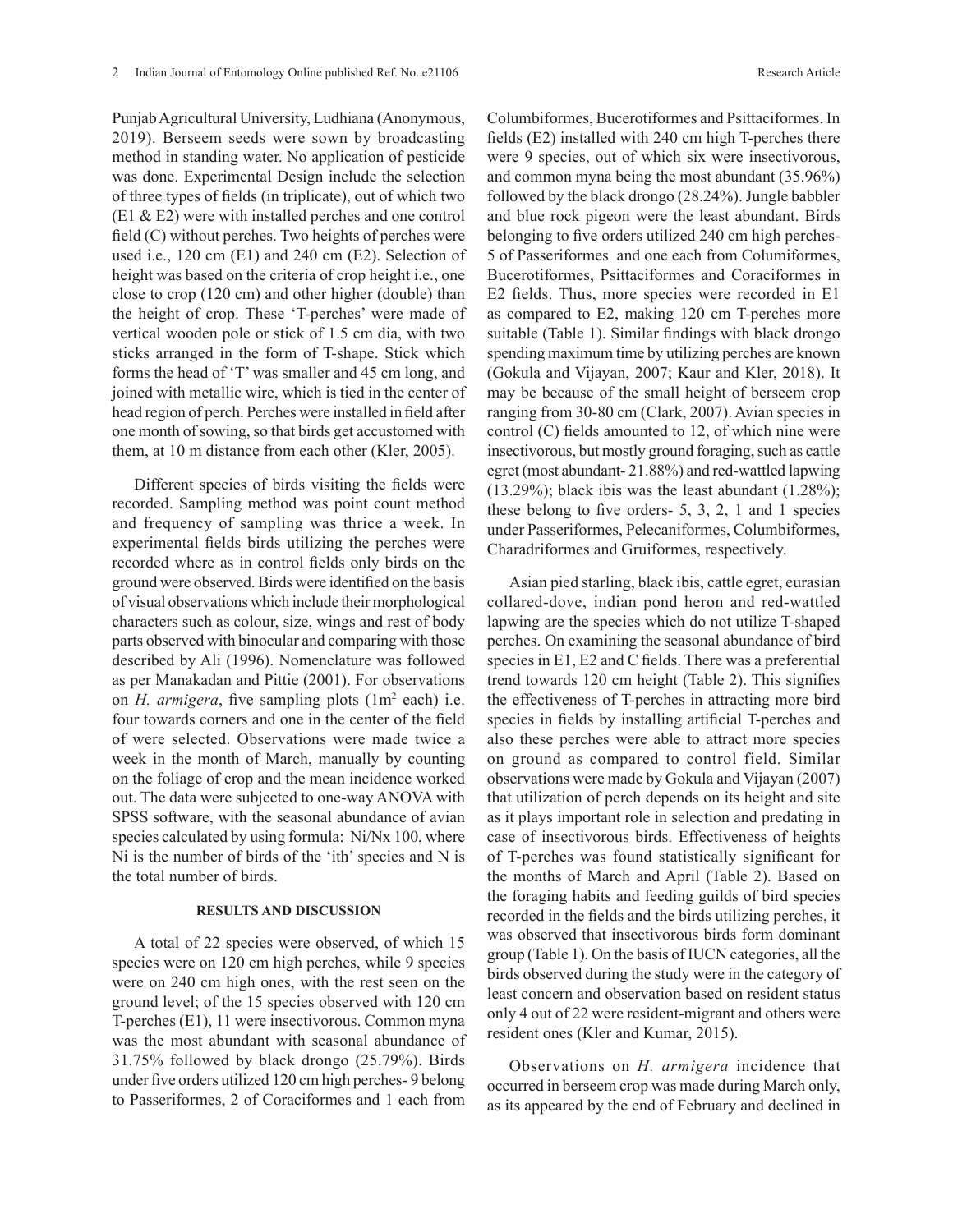| Bird species                 | Scientific name                               | Order                 | Family              | <b>Status</b>  | Food              | <b>IUCN</b><br>status | E1    | E2               | $\overline{C}$ |
|------------------------------|-----------------------------------------------|-----------------------|---------------------|----------------|-------------------|-----------------------|-------|------------------|----------------|
| Asian pied<br>starling       | Sturnus contra L., 1758                       | Passeriformes         | Sturnidae           | $\overline{R}$ | $\overline{I, F}$ | $\overline{LC}$       |       |                  | 7.72           |
| Black drongo                 | Dicrurus macrocercus<br>Viellot, 1817         | Passeriformes         | Dicruridae          | R              | I                 | LC                    |       | 25.79 28.24      | 2.13           |
| Black ibis                   | Pseudibis papillosa<br>(Temminck, 1824)       | Pelecaniformes        | Threskiornitiidae R |                | I.G               | LC                    |       |                  | 1.28           |
| Blue rock<br>pigeon          | Columba livia Gmelin,<br>1789                 | Columbiformes         | Columbidae          | $\mathbb{R}$   | ${\bf G}$         | LC                    | 1.45  | 1.66             | 4.56           |
| Cattle egret                 | Bubulcus ibis (L., 1758)                      | Pelecaniformes        | Ardeidae            | RM             | I, SI             | LC                    |       |                  | $-21.88$       |
| Common                       | Upupa epops (L.,1758)                         | <b>Bucerotiformes</b> | Upupidae            | <b>RM</b>      | $\mathbf I$       | LC                    | 0.35  | 3.63             |                |
| hoopoe                       |                                               |                       |                     |                |                   |                       |       |                  |                |
| Common myna                  | Acridotheres tristis<br>(L., 1766)            | Passeriformes         | Sturnidae           | R              | I, F              | LC                    | 31.75 | 35.96 13.58      |                |
| Common stone<br>chat         | Saxicola torquata<br>(L., 1766)               | Passeriformes         | Turdinae            | <b>RM</b>      | I                 | LC                    | 4.89  |                  |                |
| Common tailor<br>bird        | <b>Orthotomus</b><br>sutorius (Pennant, 1769) | Passeriformes         | Cisticolidae        | R              | I, H              | LC                    | 1.39  | 2.96             |                |
| Eurasian<br>collared dove    | Streptopelia decaocto<br>(Frivaldszky, 1838)  | Columbiformes         | Columbidae          | R              | G                 | LC                    |       | $\overline{a}$   | 5.19           |
| House crow                   | Corvus splendens<br>Vieillot, 1817            | Passeriformes         | Corvidae            | R              | $\Omega$          | LC                    |       | 4.81 14.17 15.19 |                |
| Indian pond-<br>heron        | Ardeola grayii<br>(Skyes, 1832)               | Pelecaniformes        | Ardeidae            | R              | I, SI, SV LC      |                       |       |                  | 4              |
| Indian roller                | Coracias benghalensis<br>(L., 1758)           | Coraciformes          | Coraciidae          | R              | $\bf{I}$          | LC                    | 1.63  |                  |                |
| Jungle babbler               | Turdoides striatus<br>(Dumont, 1823)          | Passeriformes         | Timaliinae          | R              | I, F              | LC                    | 0.35  | 1.66             | 6.6            |
| Oriental<br>magpie-robin     | Copsychus saularis<br>(L., 1758)              | Passeriformes         | Turdinae            | R              | I                 | LC                    | 2.72  |                  |                |
| Plain prinia                 | Prinia inornata<br>(Skyes, 1832)              | Passeriformes         | Sylviinae           | R              | I                 | LC                    | 1.74  |                  |                |
| Purple sunbird               | Nectarinia asiatica<br>(Latham, 1790)         | Passeriformes         | Nectariniidae       | $\mathbb{R}$   | H                 | LC                    | 6.64  |                  |                |
| Red-wattled<br>lapwing       | Vanellus indicus<br>(Boddaert, 1783)          | Charadriiformes       | Charadriidae        | R              | I, SI             | LC                    |       |                  | $-13.29$       |
| Rose-ringed<br>Parakeet      | Psittacula krameri<br>(Scopoli, 1769)         | Psittaciformes        | Psittacidae         | R              | F, G              | LC                    | 0.89  | 3.12             |                |
| Streaked fantail<br>warbler  | Cisticola juncidis<br>(Rafinesque, 1810)      | Passeriformes         | Sylviinae           | <b>RM</b>      | I                 | LC                    | 7.06  |                  |                |
| White-breasted<br>Kingfisher | Halcyon smyrnensis<br>(L., 1758)              | Coraciiformes         | Alcedinidae         | R              | I, SV             | LC                    | 8.54  | 8.6              |                |
| White-breasted<br>Waterhen   | Amaurornis phoenicurus<br>(Pennant, 1769)     | Gruiformes            | Rallidae            | R              | $I, SI, H$ LC     |                       |       |                  | 4.58           |

| Table 1. Seasonal abundance of avian species in agricultural fields of Punjab |  |  |  |  |  |
|-------------------------------------------------------------------------------|--|--|--|--|--|
|                                                                               |  |  |  |  |  |
|                                                                               |  |  |  |  |  |

Status: R- Resident (bird species which remains on native place throughout the year); RM- Resident Migrant (bird species which migrates temporarily from their native) Food habit: I- Insectivorous; G- Granivorous; F- Frugivorous; H- Herbivorous; SI- Small Invertebrates; SV- Small vertebrat es; O-Omnivorous; IUCN status: LC- Least Concern

the beginning of April (Kumar and Cheema, 2020). Statistical analysis of these (from E1, E2 and C fields) using one way ANOVA showed significant difference  $(p \le 0.05)$ ; it was low i.e. 3.50 (larvae/  $1m^2$ ) in fields installed with 120 cm perches and comparatively more number of bird species utilized these perches, among

which major were insectivorous. Comparatively, more counts i.e.  $4.7$  (larvae/  $m<sup>2</sup>$ ) in field having perch height of 240 cm and high pest population was observed in control field i.e.  $6.85$  (larvae/  $m<sup>2</sup>$ ), suggesting that the perches do act as attractant to birds and play effective role in controlling the *H. armigera* in berseem (Table 2).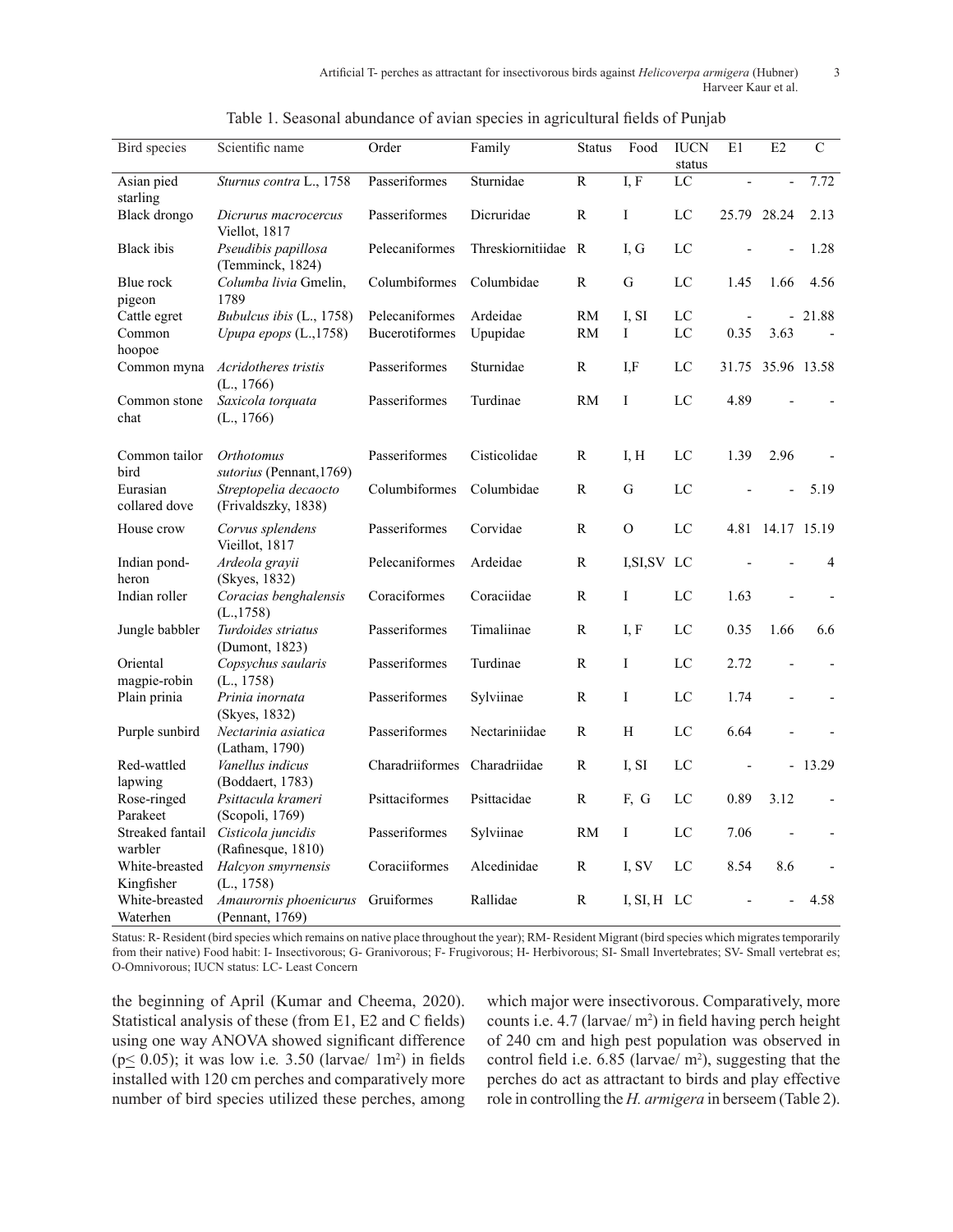| Months          | E1                                                              | E2                |                | $\mathcal{C}$       |          | p-value             |          |
|-----------------|-----------------------------------------------------------------|-------------------|----------------|---------------------|----------|---------------------|----------|
|                 | No. of birds                                                    | $MS^*$            | No. of birds   | MS                  | No. of   | MS                  |          |
|                 | $($ on perch+                                                   |                   | $($ on perch+  |                     | birds    |                     |          |
|                 | $ground$ =                                                      |                   | ground)        |                     | (ground) |                     |          |
|                 | Total                                                           |                   | $=$ Total      |                     |          |                     |          |
| November 2019   | $3+5=8$                                                         | 0.31 <sup>a</sup> | $2+6=8$        | 0.37 <sup>a</sup>   | 5        | 0.3 <sup>a</sup>    | $p=0.96$ |
| December 2019   | $4+7=11$                                                        | 0.71 <sup>a</sup> | $2+10=12$      | 0.61 <sup>a</sup>   | 11       | $0.84^{\circ}$      | $p=0.74$ |
| January 2020    | $4+11=15$                                                       | 1.47 <sup>a</sup> | $3+11=14$      | $0.99$ <sup>a</sup> | 11       | $0.89$ <sup>a</sup> | $p=0.58$ |
| February 2020   | $5+9=14$                                                        | $1.42^{\rm a}$    | $5+10=15$      | 1.3 <sup>a</sup>    | 10       | $0.89$ <sup>a</sup> | $p=0.58$ |
| March 2020      | $7+11=18$                                                       | 2.8 <sup>a</sup>  | $5+12=17$      | $1.85^{ab}$         | 12       | 1.22 <sup>b</sup>   | $p=0.04$ |
| April 2020      | $8+12=20$                                                       | 3.06 <sup>a</sup> | $5+11=16$      | $1.84^{ab}$         | 11       | 1.04 <sup>b</sup>   | $p=0.04$ |
| May 2020        | $3+8=11$                                                        | 1.47 <sup>a</sup> | $3+8=11$       | 0.87 <sup>a</sup>   | 7        | $0.89$ <sup>a</sup> | $p=0.45$ |
|                 | H. armigera incidence (mean) in different weeks of March 2020** |                   |                |                     |          |                     |          |
| Weeks           | E1                                                              |                   | E <sub>2</sub> |                     |          | C                   |          |
| 1 <sup>st</sup> | 3.60                                                            |                   | 5.00           |                     |          | 6.20                |          |
| 2 <sup>nd</sup> | 4.20                                                            |                   | 4.40           |                     |          | 5.80                |          |
| 3 <sup>rd</sup> | 3.20                                                            |                   |                | 4.20                |          | 6.80                |          |
| 4 <sup>th</sup> | 3.00                                                            |                   |                | 5.20                |          | 8.60                |          |
| Mean            | 3.50                                                            |                   | 4.70           |                     |          | 6.85                |          |

Table 2. Bird species diversity and incidence of *H. armigera* as influenced by T perches

\*MS- Mean value of analysis done by One-way ANOVA at 0.05% level of probability; \*\*f-value= 16.97, p-value= 0.00088.

Insectivorous birds are generalists and rely on structure of vegetation, abundance and distribution of prey which affects height selection by the birds (Ali et al., 2010). Common myna was in abundance in the field of cabbage with perches (Chand, 2005). Majority of birds visiting fields were insectivorous (8 species), one was granivorous (blue rock pigeon) and one was omnivorous (house crow). This observation derives support from the study of analysis of gut of black drongo, revealing it as the most efficient predator of *H. armigera* (Reinert, 1983; Yeishetty et al., 2005)*.* Perches of trees were utilized by white-breasted kingfisher and black drongo in order to monitor their prey (Ali and Ripley, 1983). Black drongo perched individually as well as in group (Kaur and Kler, 2018). Among birds visiting field of chickpea, 70% used perches for their feeding (Vogel et al., 2018). Seven species of insectivorous birds were recorded in berseem field utilizing perches of 1 m height; birds perches do act as predation substrate which was maximum utilized by black drongo; common myna was the most abundant while red-wattled lapwing *Vanellus indicus* was the least abundant in berseem field as observed by Kumar and Cheema (2020). In tomato field, 5.71% insectivorous bird species were recorded during one hour, out of which 2.84 % birds utilized T-perches (Mehta et al., 2010). Similar findings had been known (Chand, 2005; Prabhakar et al., 2003). Common myna used perches maximum number of times in cauliflower fields, birds utilizing T-perches either jumped to the ground for predating the prey or moved away from the field (Chand,

2005). Fifty % reduction in larvae of castor semilooper (*Achaea janata)* by installation of 20 perches/ ha was observed (Prabhakar et al., 2003). Black drongo explores aerial and perch to site foraging guild in rice and wheat agroecosystem (Kler and Prashad, 2011). Black drongo preferred crop fields over orchards, as per observations by Sidhu and Kler (2018).

Comparison of bird species in E1 (fields installed with 120 cm T-perches) and E2 (fields installed with 240 cm T-perches) revealed that the E1 were more preferred then E2 in berseem crop which may be because of low height of the berseem. Statistically significant difference for bird diversity observed suggests that the perches do act as attractant to birds. Installation of artificial T-perches in the fields will certainly increase the feeding efficiency of insectivorous birds as there is shift in strategy of hunting or feeding by birds if perches are installed as before perch placement, aerial feeding is the only option left. T-perches also proved to be effective in controlling *H. armigera*. Thus, more bird diversity, and less incidence of pest observed in field installed with T- perches can certainly be used as an alternative, economic and ecofriendly IPM measure.

# **ACKNOWLEDGEMENTS**

Authors thank the ICAR, New Delhi for financial support and Prof and Head, Department of Zoology, Punjab Agricultural University, Ludhiana for providing necessary facilities.